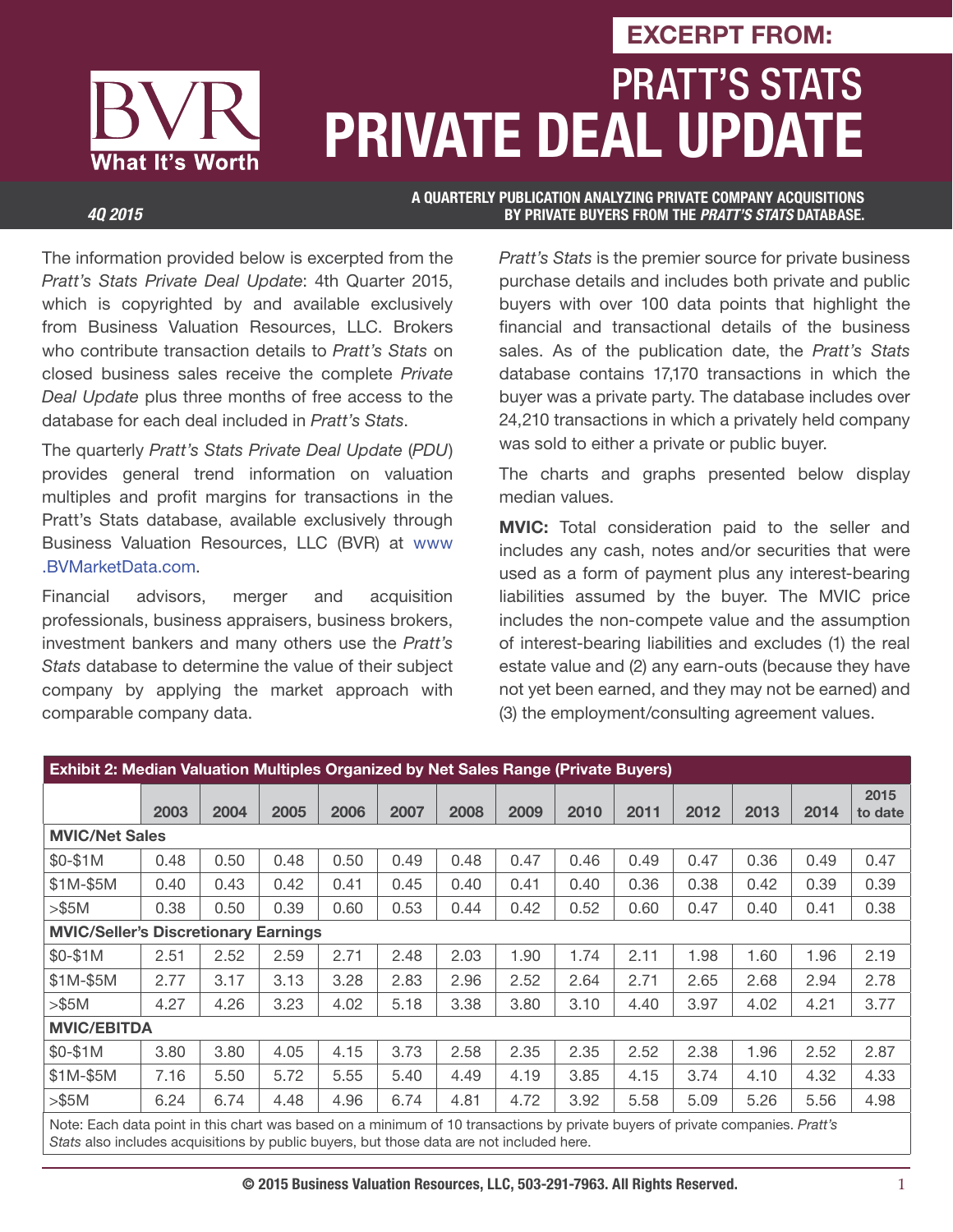| <b>Exhibit 5: Median MVIC/Net Sales by Sector (Private Buyers)</b> |                                                                   |      |      |      |      |      |      |      |      |      |      |      |      |                 |
|--------------------------------------------------------------------|-------------------------------------------------------------------|------|------|------|------|------|------|------|------|------|------|------|------|-----------------|
| <b>SIC</b>                                                         | <b>Sector</b>                                                     | 2003 | 2004 | 2005 | 2006 | 2007 | 2008 | 2009 | 2010 | 2011 | 2012 | 2013 | 2014 | 2015 to<br>date |
| 0111-0971                                                          | Agriculture,<br>Forestry, & Fishing                               | 0.51 | 0.56 | 0.47 | 0.48 | 0.66 | 0.50 | 0.70 | 0.54 | 0.63 | 0.54 | 0.60 | 0.56 | 0.51            |
| 1521-1799                                                          | Construction                                                      | 0.32 | 0.34 | 0.43 | 0.37 | 0.42 | 0.40 | 0.40 | 0.37 | 0.36 | 0.43 | 0.42 | 0.42 | 0.55            |
| 2011-3999                                                          | Manufacturing                                                     | 0.58 | 0.66 | 0.61 | 0.58 | 0.65 | 0.53 | 0.61 | 0.58 | 0.53 | 0.54 | 0.57 | 0.50 | 0.50            |
| 4011-4971                                                          | Transportation,<br>Communications.<br>Electric, Gas &<br>Sanitary | 0.44 | 0.51 | 0.55 | 0.68 | 0.65 | 0.69 | 0.42 | 0.58 | 0.62 | 0.63 | 0.68 | 0.59 | 0.79            |
| 5012-5199                                                          | Wholesale Trade                                                   | 0.35 | 0.41 | 0.43 | 0.40 | 0.42 | 0.46 | 0.42 | 0.46 | 0.44 | 0.42 | 0.40 | 0.41 | 0.59            |
| 5211-5999                                                          | <b>Retail Trade</b>                                               | 0.34 | 0.38 | 0.39 | 0.42 | 0.39 | 0.36 | 0.33 | 0.33 | 0.32 | 0.31 | 0.33 | 0.33 | 0.33            |
| 6011-6799                                                          | Finance, Insurance,<br>& Real Estate                              |      |      | 0.81 | 0.65 | 0.80 | 0.76 | 0.82 | 0.92 | 0.87 | 1.07 | 0.67 | 0.63 | 0.85            |
| 7011-9999                                                          | Services                                                          | 0.60 | 0.59 | 0.58 | 0.58 | 0.59 | 0.55 | 0.54 | 0.52 | 0.56 | 0.52 | 0.54 | 0.54 | 0.49            |
| 0139-9999                                                          | All Industries                                                    | 0.46 | 0.48 | 0.47 | 0.49 | 0.49 | 0.46 | 0.45 | 0.45 | 0.47 | 0.45 | 0.46 | 0.46 | 0.46            |

#### PRATT'S STATS PRIVATE DEAL UPDATE — 4Q 2015

Note: Each data point in this chart was based on a minimum of 10 transactions by private buyers of private companies. Pratt's Stats also includes acquisitions by public buyers, but those data are not included here.



#### **Exhibit 21E: Median MVIC/SDE (All Buyers)**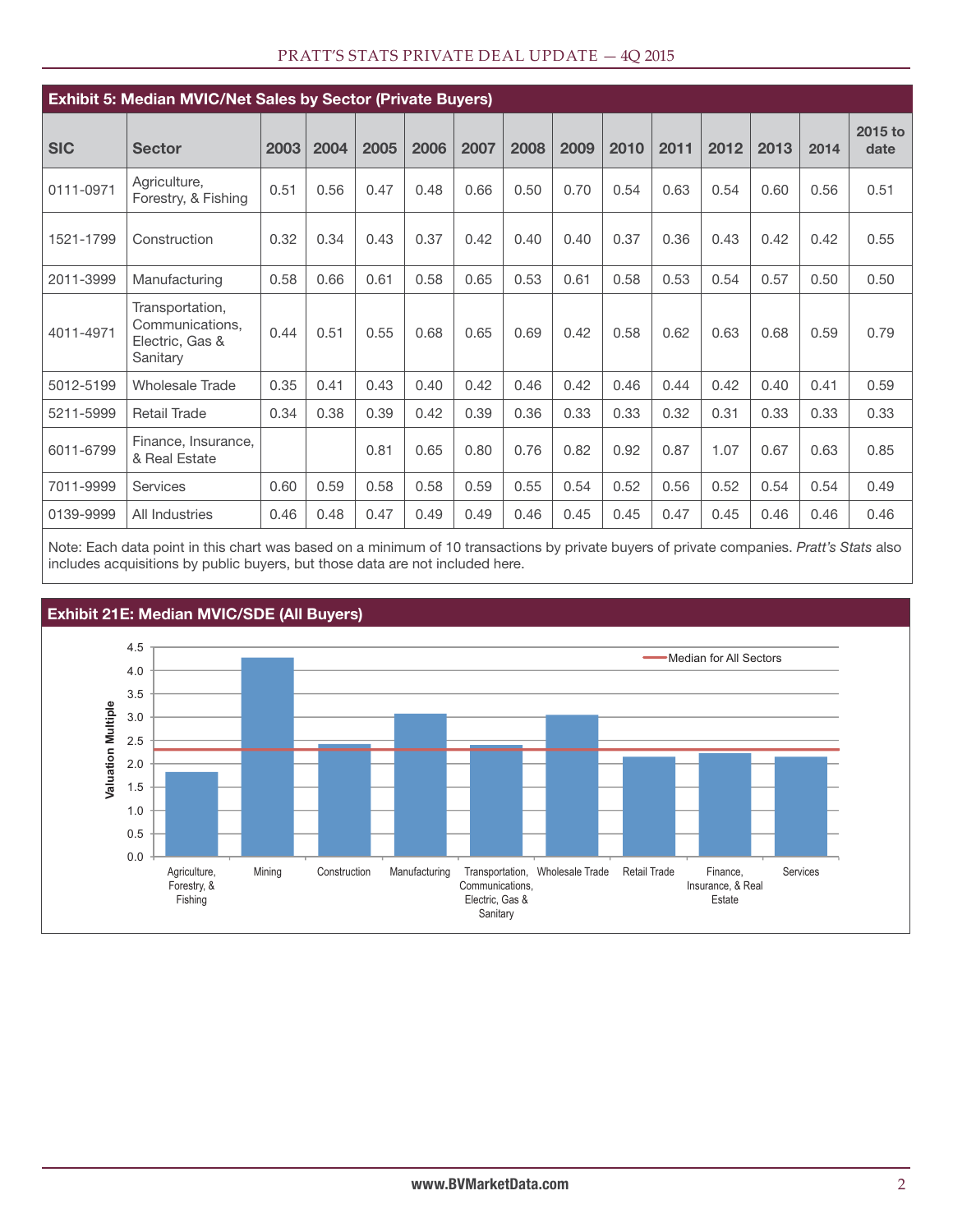

### **Georgia Association of Business Brokers (GABB)**

Members who submit completed transaction information receive a *three-month complimentary subscription* to Pratt's Stats, for each included deal, as well as a complimentary subscription to Pratt's Stats Private Deal Update, a quarterly publication analyzing private company acquisitions from the Pratt's Stats database. Pratt's Stats collects private business transactions of main street businesses from business brokers, as well as from middle market M&A advisors where a public company purchases a private company. The Pratt's Stats database is updated monthly with an average of 100 transactions. Pratt's Stats users enjoy:

- Easy searching that identifies comparable transactions by keyword, revenue range, industry name, SIC code, profitability margins, company name, and more
- Hard-to-find data on how deals are structured including payment terms, purchase price allocations, employment agreements, non-compete agreements, private company financial statements, private company financial ratios
- Valuation multiples that point to the greatest value drivers
- The ability to track market pricing trends via Pratt's Stats timely deal updates
- Access to payment term information including contingency payment and transaction fee details
- Asking price vs. selling price comparisons for spread analysis
- Listing date and selling date inclusions for timeon-market analysis

For more information about Pratt's Stats, contact Doug Twitchell at dougt@bvresources.com, Adam Manson at adamm@bvresources.com, or Zac Cartwright at zacc@bvresources.com or visit www.BVResources.com/ Contribute to learn more.